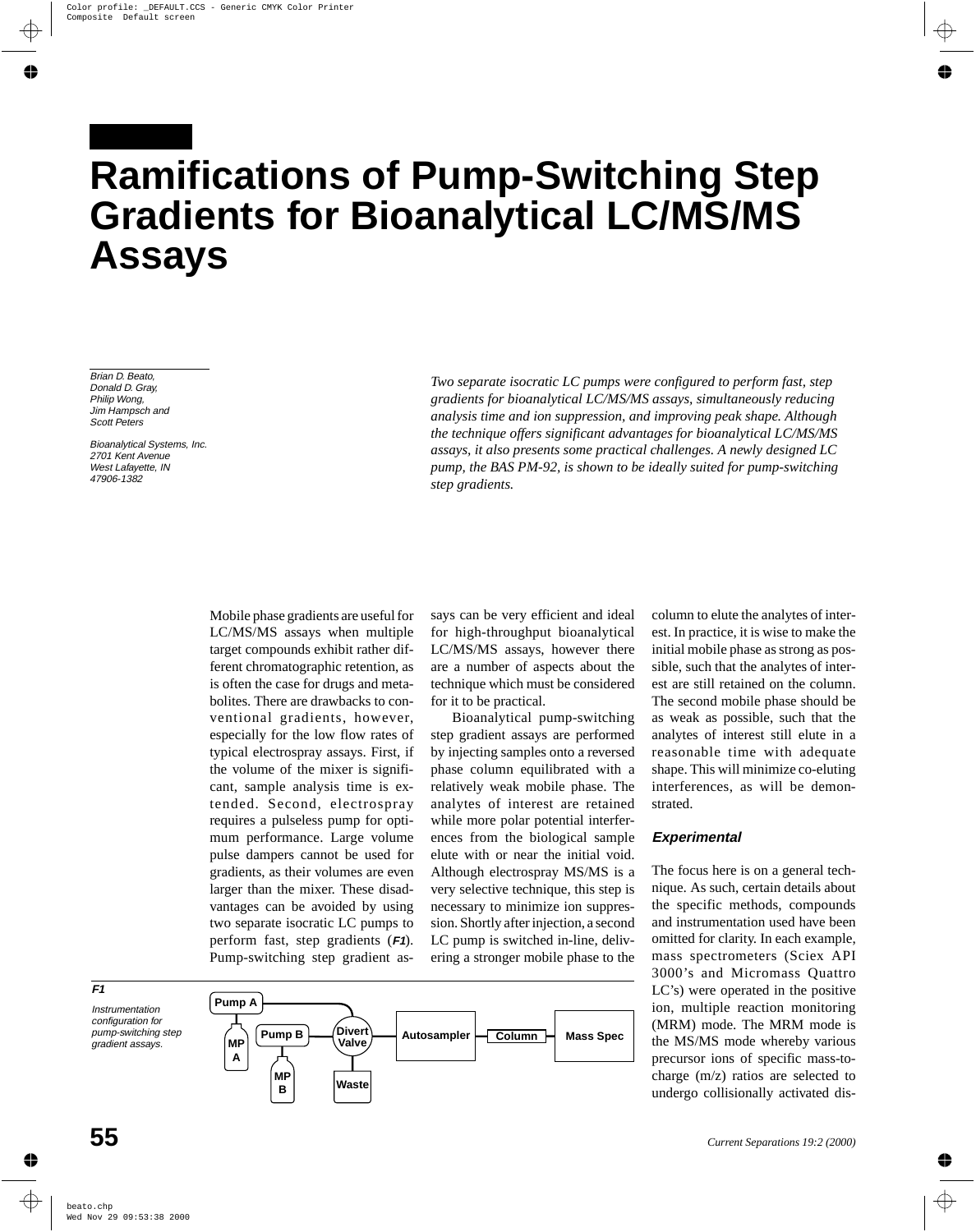sociation (CAD) by acceleration into a cell pressurized with a neutral gas such as argon or nitrogen. Specific product ions from such collisions are then monitored. The column was a Zorbax Eclipse, XDB-C8, 50x2.1 mm, with a mobile phase flow rate of 200 µL/min. Specific mobile phases used are listed with each chromatogram. The pumps are manufactured by Bioanalytical Systems, Inc. (BAS), and are described in more detail later. A BAS Sample Sentinel autosampler injects samples and controls pump switching. The analytes from biological samples were extracted by conventional



gradient was used. Mobile phase A is 30% acetonitrile in water, 1% isopropanol, and 0.1% formic acid. Mobile phase B is 55% acetonitrile, 1% isopropanol, and 0.1% formic acid. Switch between mobile phases occurred at time <sup>=</sup> 1 min. Samples were prepared by protein precipitation, and the method was validated over the range from 10 to 1000 ng/mL in plasma. Note that the drug and the internal standard are different than those shown in F2 and F3.



means, the details of which are not germane to this discussion.

#### **Results and Discussion**

Assay #1 was a 4-minute, isocratic LC/MS/MS assay for Drug A and ISTD A that suffered from Drug A eluting too near the void, where ion suppression was a problem (**F2**). Isocratic efforts to move Drug A away from the void with a weaker mobile phase resulted in unacceptable band broadening and very long retention of ISTD A. Use of the pump-switching step gradient technique (**F3**) resulted in much sharper peaks for both Drug A and ISTD A. Both peaks eluted well-separated from the void, with a run time similar to that of the initial isocratic attempt. In fact, analysis time can be further reduced by increasing the flow rate of the initial mobile phase (MP A). The short time interval over which both peaks elute invites multiplexing, where multiple LC systems share a common detector, which can increase throughput even more. The pump-switching step gradient assay was successfully validated for Drug A in human plasma to support clinical trials.

Assay #2 was a pump-switching step gradient assay successfully validated for Drug B in monkey plasma (**F4**). However, during an actual monkey study, authentic samples yielded a significant "drug" peak prior to, though resolved from, the actual drug peak (**F5**). Remember that in MRM experiments, all peaks appearing in the same mass chromatogram arise from precursor ions of the same chosen m/z fragmenting to product ions of another selected m/z. This extra "drug" peak was not observed in spiked samples or in nondosed monkey samples. It most likely resulted from the conversion of a metabolite, which eluted off the column prior to the drug in the ion source. Upon conversion to drug in the ion source, the compound behaves just as the actual drug does. This illustrates the importance of chromatography, and avoiding "sec-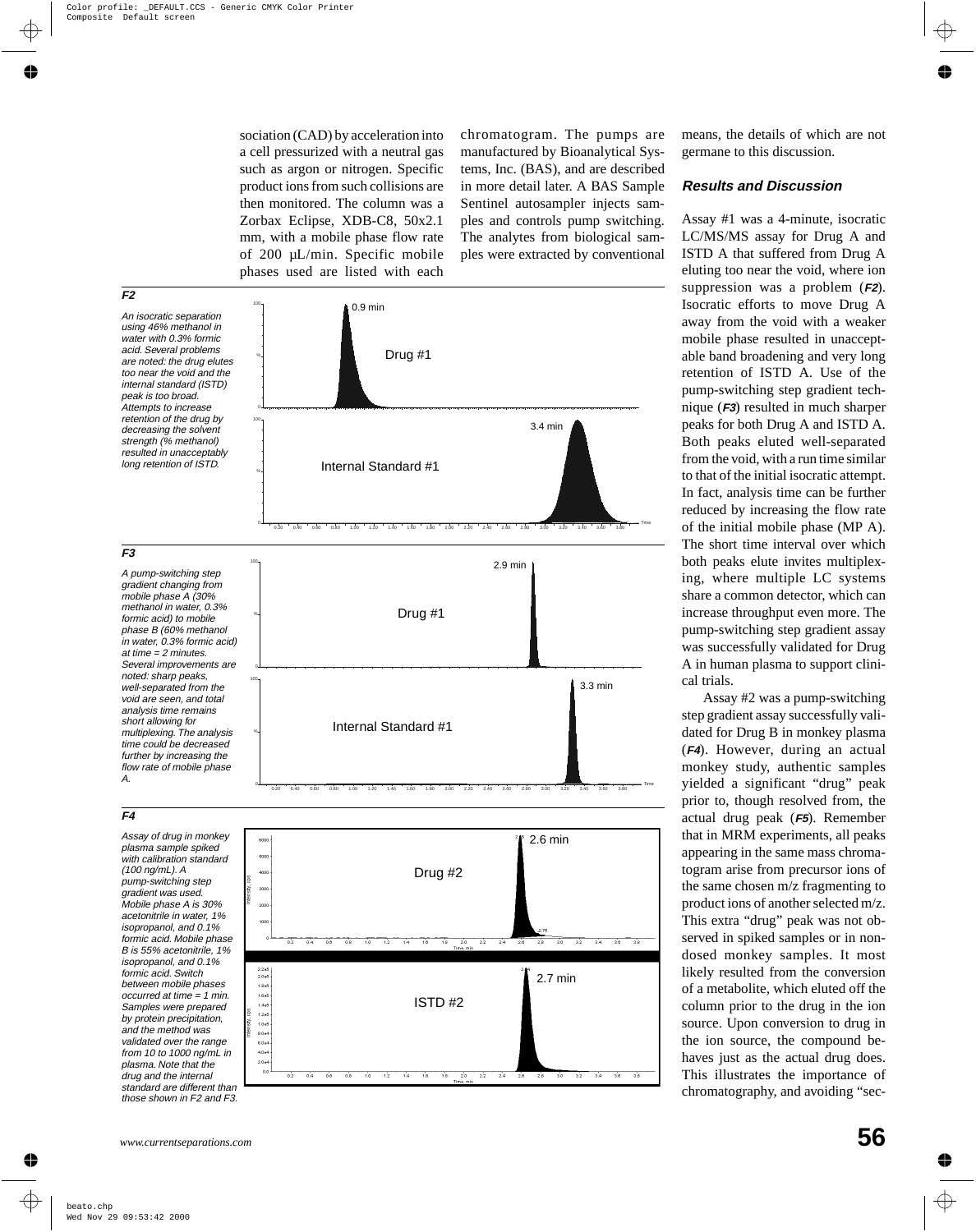

# **F6**

BAS PM-92 pump front panel.

A- left pump head transducer

B- system pressure transducer

C- right pump head transducer



ondary voids" in pump-switching step gradient assays. Making the second mobile phase (MP B) too strong, can yield very sharp peaks, but may also result in co-eluting interferences, and/or ion suppression.

Another word of caution concerning pump-switching step gradients involves the dead volume within some autosampler injectors. The BAS Sample Sentinel utilizes a Rheodyne valve with relatively small sample loops, and negligible dead volume. However, when these same assays were performed in the 96-well format, a Shimadzu SIL-10Advp Autoinjector was used. Instead of filling a sample loop that is then rotated into the high pressure mobile phase stream, the Shimadzu Autoinjector actually places the sampling needle itself into the high pressure port. The volume of this needle/sample loop assembly is about 120 µL. This is relevant because with pump-switching step gradients, especially at low flow rates, one also has to think about the total dead volume following the pumpswitching valve. For instance, an assay run with a BAS Sample Sentinel

and a sample loop required pumpswitching to occur at 2.0 minutes into the run. If that same assay were run with a Shimadzu SIL-10Advp Autoinjector, the pump-switching should occur about 30-40 seconds earlier, if the LC flow rate was 200 µL/min, to account for the extra precolumn dead volume.

Initially, the pump-switching step gradient assays were successfully performed using conventional LC pumps with cam-driven heads and large volume pulse dampers, such as the BAS PM-80. These pumps were used isocratically allowing the use of their pulse dampers for electrospray assays. The main drawback of using conventional pumps for pump-switching step gradients was that system pressures for the two constant-flow pumps had to be carefully matched. Recall that at any point in time, one pump is flowing to waste while the other is directed toward the analytical column and mass spectrometer. The two mobile phases typically have different viscosities, making system pressure matching even more difficult. If system pressures are not matched, upon pump-switching the large volume of mobile phase in the pulse damper can compress rather than be delivered to the analytical column. At the typical LC flow rates for electrospray LC/MS/MS assays, such mobile phase compression changed analyte "retention times" nearly one minute in an assay that was only 4 minutes long. The bigger problem

was retention time reproducibility between systems, when system pressures were not matched.

The newly designed BAS PM-92 pumps solve this problem, yet deliver pulseless flow, making them ideally suited for pump-switching step gradient assays. The PM-92 pumps have dual, ballscrew-driven heads, each with separate pressure transducers (**F6**). At the end of its delivery stroke, a pump head quickly retracts, refills and rapidly pre-pressurizes to match system pressure. This not only obviates the need for a pulse damper, but also provides realtime compensation for backpressure changes due to mobile phase viscosity, compressibility, temperature, bubbles, etc. There is no need to worry about matching the pressures between two pumps because there is very little mobile phase volume to compress upon switching. When two such pumps are used with switching techniques, they can also be operated at different flow rates, reducing assay development time and increasing throughput. The PM-92 pumps are compact and light, so having an extra LC pump on the LC/MS/MS system is not at all inconvenient. They can be purged so quickly that changing mobile phases is a snap, making developing pump-switching step gradient assays that much faster.

## **Conclusion**

Pump-switching step gradients offer significant advantages for bioanalytical LC/MS/MS assays. They can decrease analysis time while also decreasing ion suppression. Analytes of interest elute as sharp peaks with easily controllable elution times, such that the technique can be ideal for use in multiplexing multiple LC systems to a single mass spectrometer.

Although MS/MS certainly adds specificity, chromatography remains very important for bioanalytical pump-switching step gradient assays. The initial mobile phase is used to retain the analytes of interest while more polar biological moieties